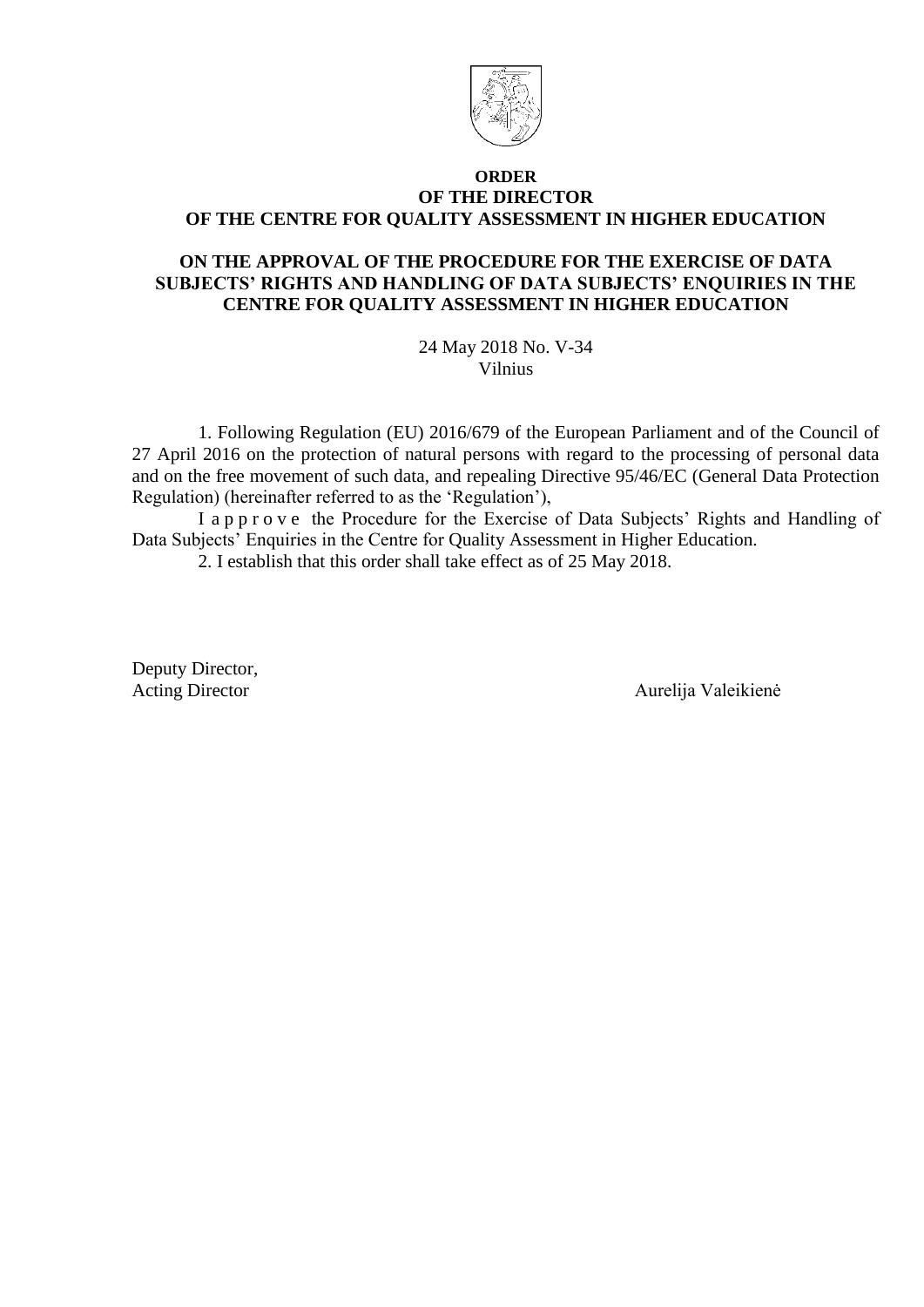APPROVED BY Order No. V-34 of 24 May 2018 of the Director of the Centre for Quality Assessment in Higher Education

#### **PROCEDURE FOR THE EXERCISE OF DATA SUBJECTS' RIGHTS AND HANDLING OF DATA SUBJECTS' ENQUIRIES IN THE CENTRE FOR QUALITY ASSESSMENT IN HIGHER EDUCATION**

#### **CHAPTER I GENERAL PROVISIONS**

1. The Procedure for the Exercise of Data Subjects' Rights and Handling of Data Subjects' Enquiries in the Centre for Quality Assessment in Higher Education (hereinafter referred to as the 'Procedure') shall regulate the procedure for the submission and examination of data subjects' requests with regard to exercise of their rights, established in Regulation (EU) 2016/679 of the European Parliament and of the Council of 27 April 2016 on the protection of natural persons with regard to the processing of personal data and on the free movement of such data, and repealing Directive 95/46/EC (General Data Protection Regulation) (hereinafter referred to as the 'Regulation'), in the Centre for Quality Assessment in Higher Education (hereinafter referred to as the 'Centre'), as well as the procedure for the submission of consents to the processing of personal data and the procedure for handling of data subjects' enquiries not related to the exercise of data subjects' rights.

2. The terms used in the Procedure shall be interpreted as they are defined in the Regulation and implementing legislation.

3. The Procedure shall apply to all data subjects, including former and current civil servants and contract staff of the Centre (hereinafter referred to as the 'Employees').

4. The Centre shall process the following data subjects' personal data in structured manual files and/or by automated means:

4.1. personal data of the applicants of the Centre who apply for academic recognition of the qualifications acquired abroad, establishment of equivalents of modules and grades conversion (name, surname, former name, surname (if changed), gender, date of birth, nationality, e-mail address, telephone number, place of residence address, title of qualification, name of a training (higher education) institution, state in which qualification has been acquired, actual place of training (studies), mode and way of training (studies), start and end dates of training (studies), purpose for recognition (to study, work or other), previous and subsequent education (if acquired), the authorised person's name, surname, document copy, signature, copy of an identity document, copies of an education document and its supplement; personal data of the representatives of the applicants of the Centre (employers and higher education institutions) who apply for guidance on recognition of education acquired abroad and of persons with regard to whom these applicants apply (name, surname, telephone number, e-mail address, signature of the representative of a higher education institution/employer, name, surname, date of birth of a person with regard to whom the applicant applies, title of qualification, duration of training, the country of origin of qualification, name of a training institution, information on chosen studies in a Lithuanian higher education institution, copies of an education document and its supplement), the purpose of processing whereof is provided for in the Description of the Procedure for Recognition of Education and Qualifications concerning Higher Education and Acquired under Educational Programmes of Foreign States and International Organisations, approved by Resolution No. 212 "On the approval of the Description of the Procedure for Recognition of Education and Qualifications concerning Higher Education and Acquired under Educational Programmes of Foreign States and International Organisations" of 29 February 2012 of the Government of the Republic of Lithuania, and in the Description of the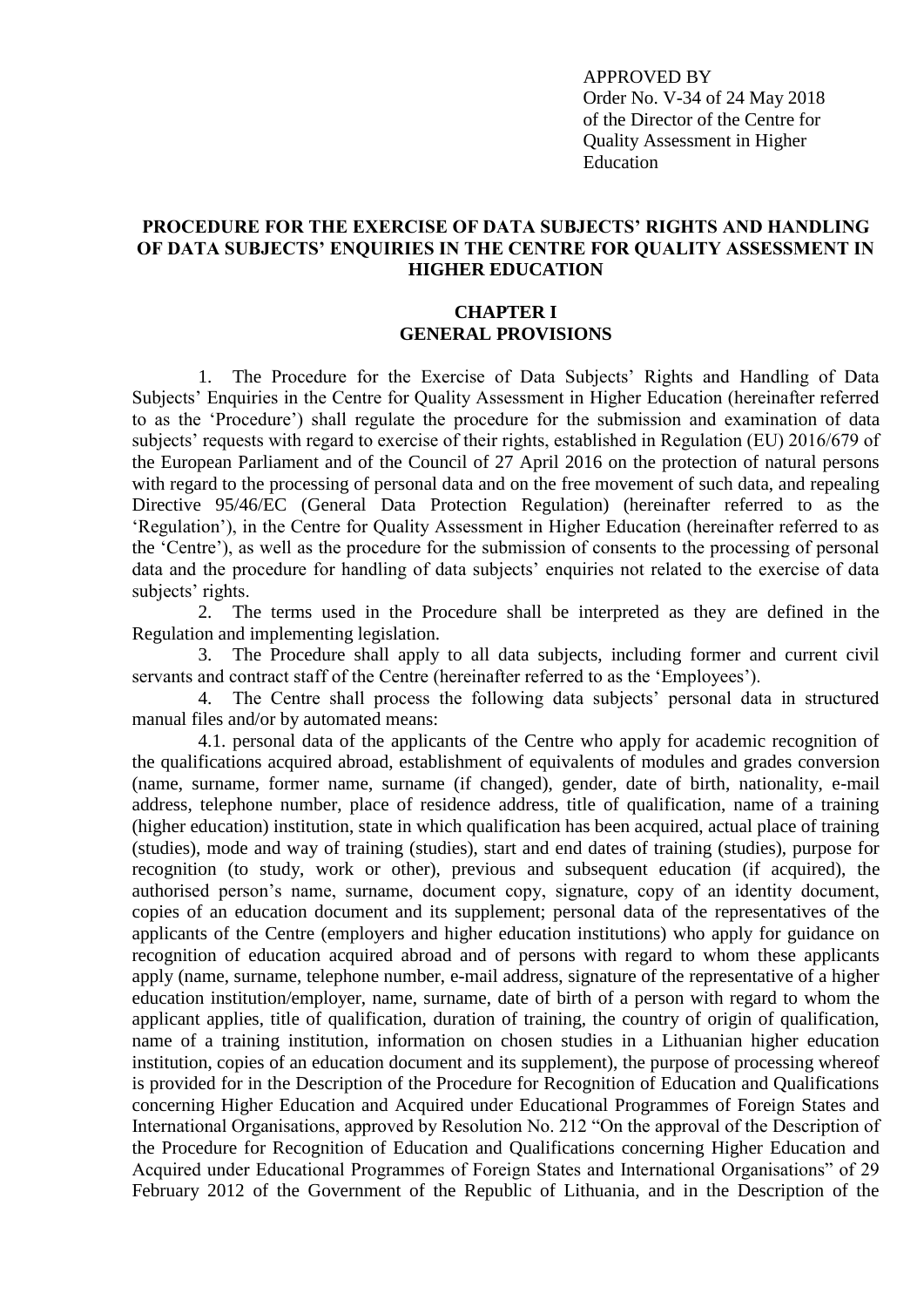Procedure for the Competition of Graduates of Foreign Institutions or Educational Programmes of International Organisations for Admission to State-funded Student Places at Higher Education Institutions, approved by Order No. V-9 "On the approval of the Description of the Procedure for the Competition of Graduates of Foreign Institutions or Educational Programmes of International Organisations for Admission to State-funded Student Places at Higher Education Institutions" of 4 January 2017 of the Minister of Education and Science;

4.2. personal data of experts invited for external reviews of study quality by the Centre and members of advisory bodies (name, surname, academic degree/title, telephone number, e-mail address, scientific interests, list of scientific works, address, education, professional experience, project activities, language proficiency level, photographs) and personal data of representatives of higher education institutions who apply to the Centre with regard to the external review of study quality (name, surname, academic degree/title, e-mail address, telephone number, position, education, professional experience, scientific interests, list of scientific works, project activities, language proficiency level), the purpose of processing whereof is provided for in subparagraph 3 of Article 42(1), Article 48, Article 49 of the Republic of Lithuania Law on Higher Education and Research, the Description of the Procedure for the Issuance, Specification and Withdrawal of Licences to Provide Higher Education and to Conduct Relevant Activities, approved by Resolution No. 149 of 1 March 2017 of the Government of the Republic of Lithuania (version of Resolution No. 642 of 26 July 2017 of the Government of the Republic of Lithuania), the Description of the Procedure for the External Review and Accreditation of Study Programmes, approved by Order No. V-1652 "On the approval of the Description of the Procedure for the External Review and Accreditation of Study Programmes" of 24 July 2009 of the Minister of Education and Science, the Methodology for Evaluation of Higher Education Study Programmes, approved by Order No. 1-01- 162 "On the approval of the Methodology for Evaluation of Higher Education Study Programmes" of 20 December 2010 of the Director of the Centre, the Methodology for Drafting the Description of a New Study Programme, Its External Review and Accreditation, approved by Order No. 1-01- 157 "On the approval of the Methodology for Drafting the Description of a New Study Programme, Its External Review and Accreditation" of 28 November 2011 of the Director of the Centre, the Experts Selection Procedure, approved by Order No. 1-41 "On the approval of the Experts Selection Procedure" of 14 August 2015 of the Director of the Centre;

4.3. personal data of persons who have subscribed to the Centre's newsletters (name, surname, e-mail address), which are provided by persons themselves and the purpose of processing whereof is public awareness raising about the Centre's activities;

4.4. personal data of the participants in projects implemented by the Centre (name, surname, year of birth, e-mail address, telephone number, gender, participant's status in the labour market, education, belonging to socially vulnerable groups, residence locality, workplace, signature), the purpose of processing whereof is administration of project activities and fulfilment of duties of the Centre as the project implementer;

4.5. personal data of former and current Employees (name, surname, personal identification number, personal social security number, nationality, address, telephone number, email address, CV and description of activities, signature, marital status, duties, data on employment/relocation/dismissal, data on education and qualifications, data on training, data on the leave, data on the remuneration, severance payments, compensations, allowances, information on accomplished working hours, information on incentives and penalties, information on works and tasks performed, data on career development of a civil servant, number, date of issue, date of expiry, issuing authority of the passport or personal identity card of the citizen of the Republic of Lithuania, special categories of data related to health, conviction, participation in the activities of a banned organisation, registration date and number of documents, as well as other personal data provided by the person himself or herself and/or those data that the Centre is obliged to process by laws and other legal acts), which are processed for the purposes of internal administration (human resources management, administration of employment and service relations, document filing, utilisation of material and financial resources);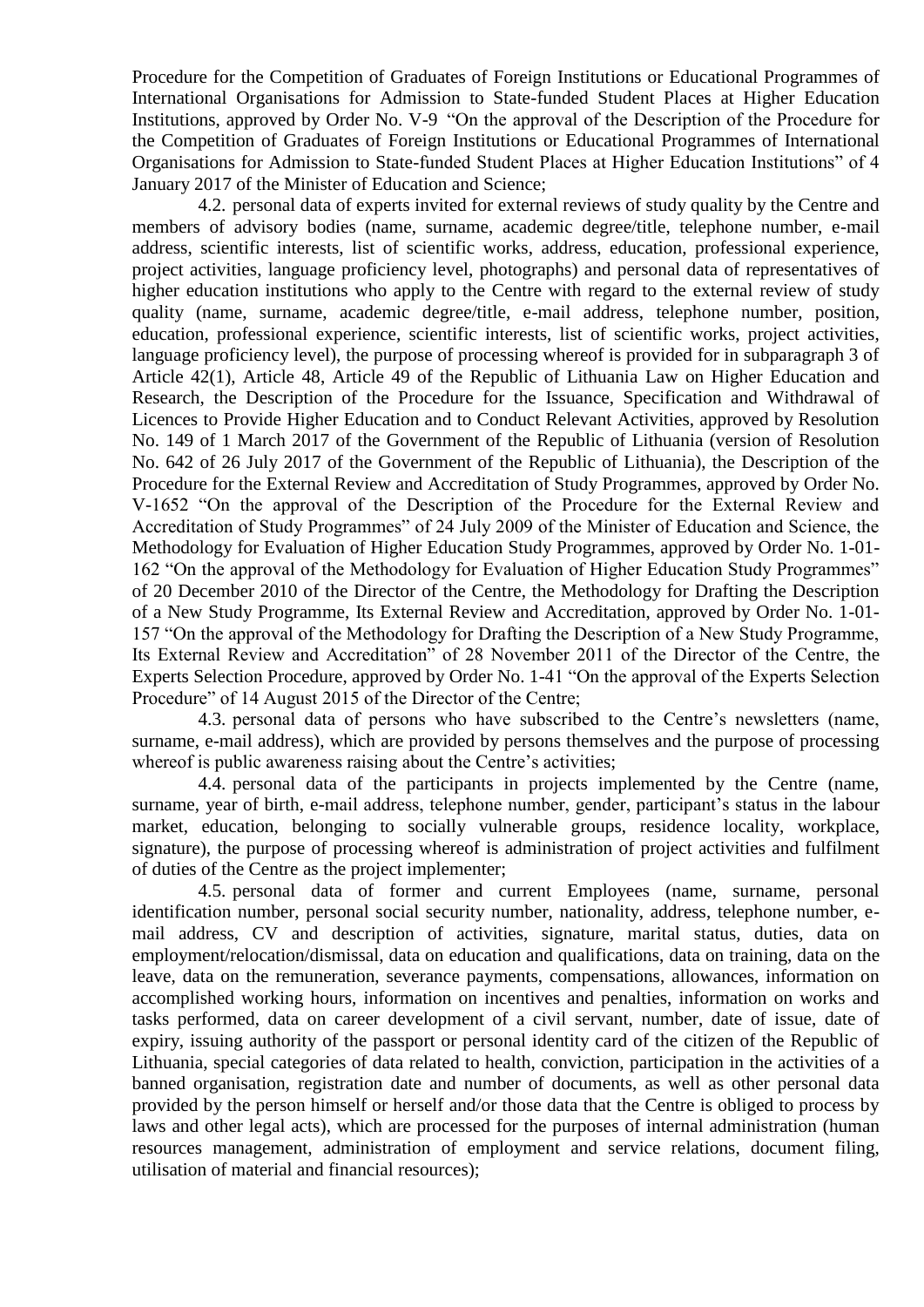4.6. personal data of candidates to the positions of a civil servant and an employee of the Centre (name, surname, personal identification number, nationality, address, telephone number, email address, position claimed, CV and description of activities, signature, data on education and qualifications, special categories of data related to conviction, participation in the activities of a banned organisation, a digital audio record of the interview with the candidate to the position of a civil servant, registration date and number of documents, as well as other personal data provided by the person himself or herself and/or those data that the Centre is obliged to process by laws and other legal acts), which are processed for the purposes of internal administration (human resources management, document filing, utilisation of material and financial resources).

5. Personal data controller is the Centre, legal entity code: 111959192, head office address: A. Goštauto g. 12, Vilnius.

6. The Centre has designated a data protection officer (hereinafter referred to as the 'Officer'), whose contact e-mail address is [dap@skvc.lt.](mailto:dap@skvc.lt) The Officer shall be a contact person for communication with data subjects.

#### **CHAPTER II**

### **DATA SUBJECTS' RIGHTS AND THE PROCEDURE FOR SUBMITTING REQUESTS WITH REGARD TO THE EXERCISE OF THESE RIGHTS**

7. Data subjects shall have the following rights established in the Regulation:

7.1. the right to know (be informed) about the processing of their personal data by the Centre (Articles 13, 14 of the Regulation);

7.2. the right to access their personal data processed by the Centre (Article 15 of the Regulation);

7.3. the right to request rectification of their personal data processed by the Centre (Article 16 of the Regulation);

7.4. the right to request erasure of their personal data processed by the Centre (Article 17 of the Regulation);

7.5. the right to request restriction of processing of their personal data where the processing does not comply with the provisions of the Regulation and other legal acts (Article 18 of the Regulation);

7.6. the right to data portability (Article 20 of the Regulation);

7.7. the right to object to the processing of their personal data (Article 21 of the Regulation).

Information related to the exercise of data subjects' rights shall be provided to data subjects in a concise, transparent, intelligible and easily accessible form, using clear and plain language.

9. Seeking to exercise their rights specified in Point 7 of the Procedure, data subjects shall submit a written request (hereinafter referred to as the 'Request') to the Centre personally, by post, by courier services or by means of electronic communications. If the Request is submitted by means of electronic communications, it shall be sent to the e-mail address  $\text{dap@skvc}$ . It or to the general e-mail address of the Centre [skvc@skvc.lt.](mailto:skvc@skvc.lt) If the Request has been received to the general e-mail address or submitted to the Centre personally, by post or by courier services, the Request shall be registered and stored in the Centre's document management system (DMS) and shall be forwarded to the Officer for examination. A commission may be formed for the examination of the Request, depending on its nature and complexity, by the order of the Director of the Centre.

10. The Request shall be legible, signed by the data subject and contain the following details: the data subject's name, surname, place of residence, contact phone number, e-mail address, information on which of the rights specified in Point 7 of this Procedure and to what extent the data subject requests to exercise, as well as the way in which the data subject wishes to receive the response.

11. When submitting the Request, the data subject must prove his or her identity: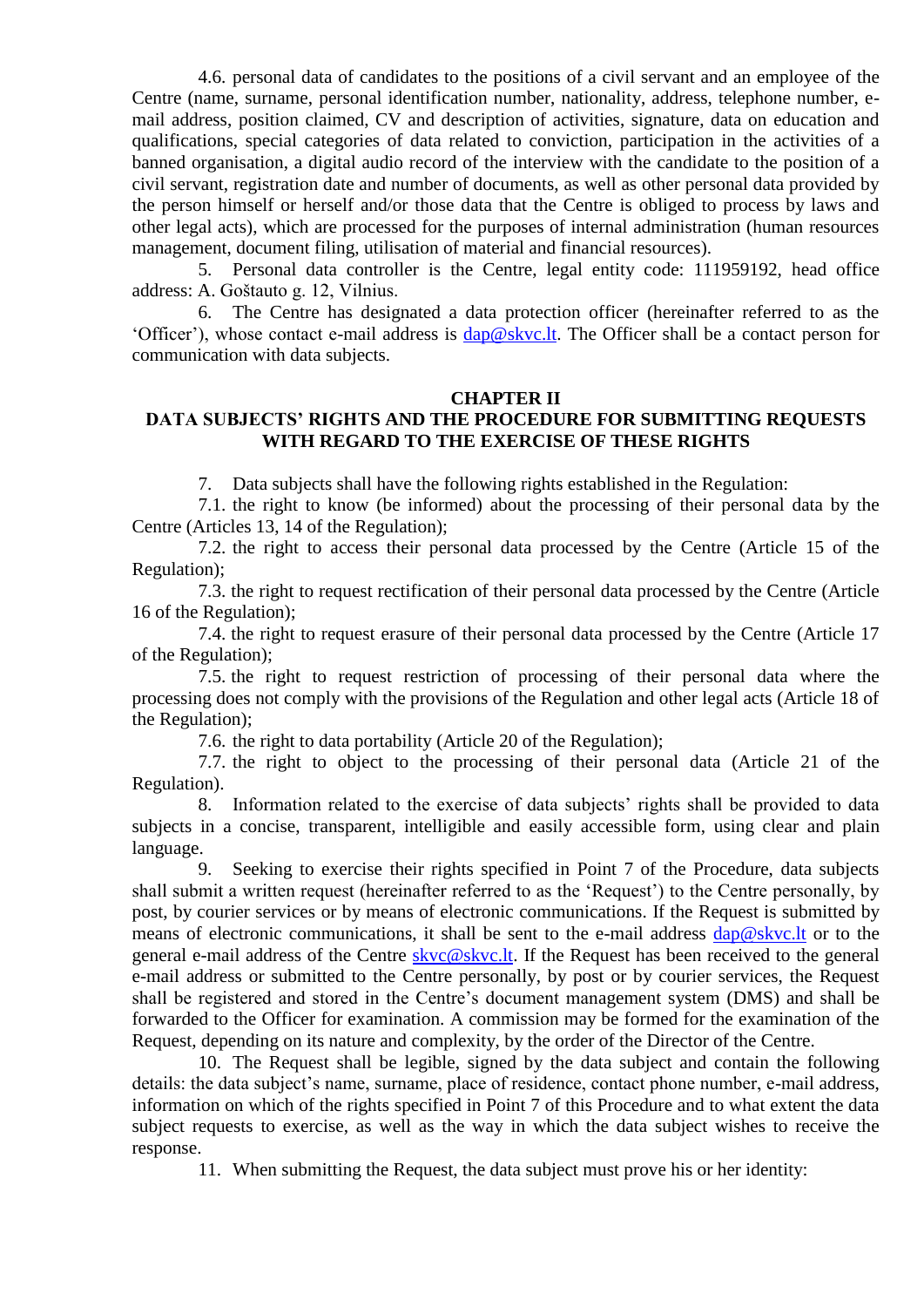11.1. if the Request is submitted to the Centre personally  $-$  by providing a personal identity document;

11.2. if the Request is submitted by post or by courier services – by providing a copy of a personal identity document certified in accordance with the procedure established by legal acts;

11.3. if the Request is submitted by means of electronic communications – by signing it with an electronic signature in compliance the requirements of the Republic of Lithuania Law on Electronic Identification and Trust Services for Electronic Transactions.

12. The data subject shall exercise his or her rights in the Centre personally or through a representative.

13. If the data subject's representative applies to the Centre on behalf of the represented data subject, he or she shall indicate in the Request the following details: the representative's name, surname, place of residence, contact phone number, e-mail address, as well as the represented person's name, surname, place of residence, information on which of the rights specified in Point 7 of this Procedure and to what extent the representative requests to exercise, and shall enclose a document certifying representation or a copy of a representation document certified in accordance with the procedure established by laws. The Request submitted by the representative shall comply with the requirements specified in Points 9–11 of this Procedure.

14. If personal data are processed on the basis of the data subject's consent, before starting to process the data subject's personal data, the Centre shall provide a consent form to the data subject to sign (Annex 1 to the Procedure). With regard to the specific characteristics of the concrete activity, in respect whereof the data subject's consent is given, the Centre shall have the right to provide a more detailed consent form to the data subject to sign. If personal data are to be processed for different purposes, the data subject shall be provided with an opportunity to give consent for individual purposes. The consent may be withdrawn at any time having submitted to the Centre a free-form request in the manner specified in Points 9 and 12 of the Procedure, which shall be legible, signed by the data subject and shall contain the following details: the data subject's name, surname, place of residence, contact phone number, e-mail address, and having proved the data subject's identity.

#### **CHAPTER III**

### **PROCEDURE FOR THE EXAMINATION OF DATA SUBJECTS' REQUESTS REGARDING THE EXERCISE OF DATA SUBJECTS' RIGHTS AND HANDLING OF DATA SUBJECTS' ENQUIRIES**

15. Having received the data subject's Request with regard to the rights specified in Point 7 of the Procedure, the Centre must examine it and, in the way indicated in the data subject's Request, provide a reasoned response, irrespective of whether or not the Request is to be satisfied, no later than within 1 month from the date of receipt of the Request (the period of examination of the Request may be extended for 2 months, yet the data subject shall be informed of the extended Request examination period and the reasons for extension no later than within 1 month from the date of receipt of the Request). If the data subject's Request is not to be satisfied, the procedure of appeal against the Centre's decision shall be indicated.

16. The Centre shall have the right to refuse to provide information requested by the data subject, if the data subject's Request is unfounded or disproportionate.

17. The data subjects' right specified in Point 7.1 of the Procedure shall be exercised by presenting information to data subjects on the processing of their personal data on the Centre's website at [www.skvc.lt,](http://www.skvc.lt/) under "Personal Data Protection" in section "Legislation", also during communication with the data subject in the same way as the data subject applies to the Centre.

18. Having received the data subject's Request with regard to the exercise of the right specified in Point 7.1 of the Procedure, the Centre must provide the data subject with information specified in Article 13(1) and (2) of the Regulation. Where personal data of the data subject have been received from third persons, the Centre shall provide the data subject with information specified in Article 14(1) and (2) of the Regulation.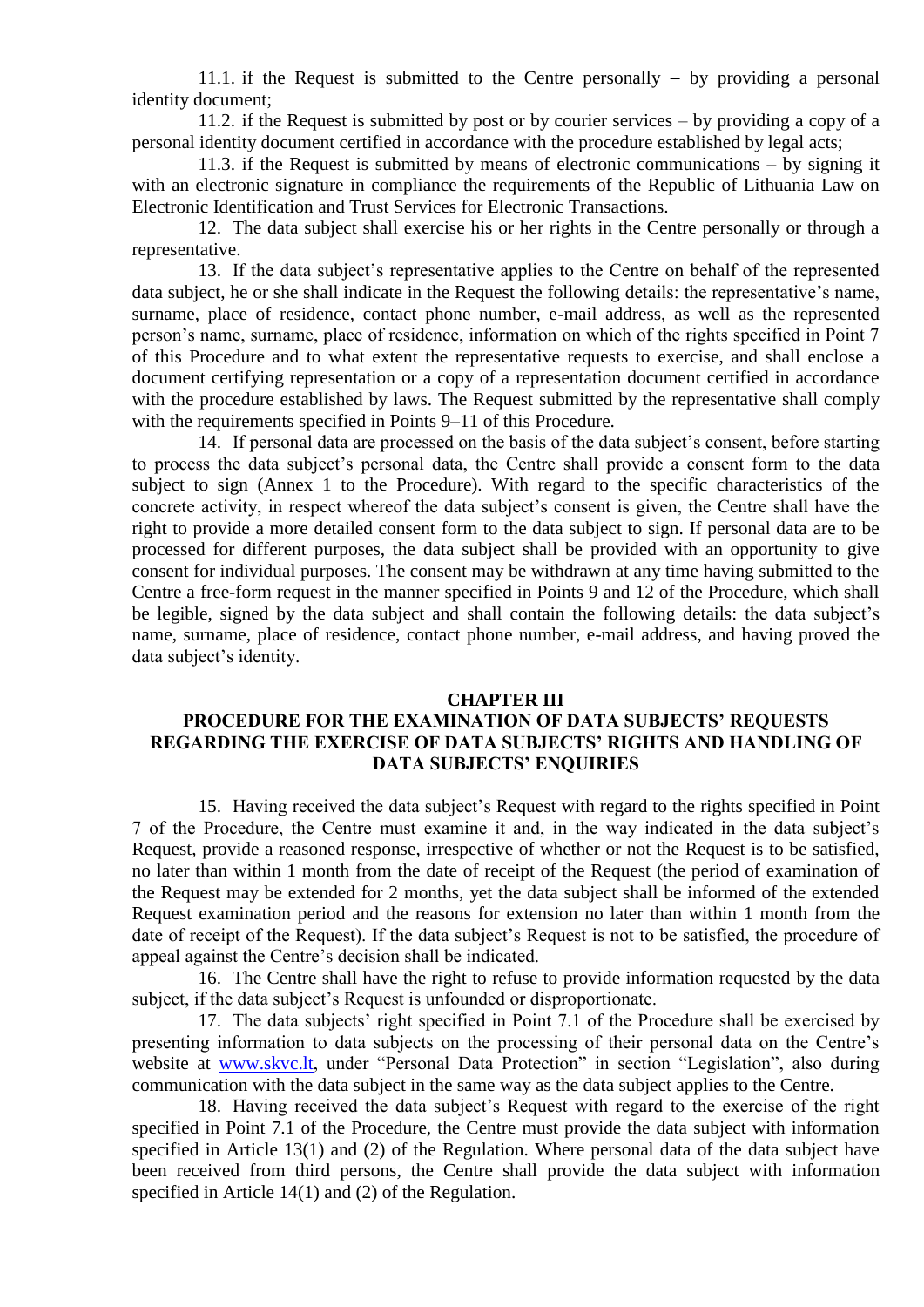19. The Centre shall have the right to refuse to exercise the data subject's right specified in Point 7.1 of the Procedure or provide partial information requested by the data subject, if:

19.1. the data subject already has this information (including cases where information is made public) (in this case the data subject shall be provided with references to sources in which this information is presented);

19.2. the provision of information requested by the data subject proves impossible or would involve disproportionate costs of the Centre;

19.3. obtaining or disclosure of personal data is expressly laid down by the legislation of the European Union or of the Republic of Lithuania, which provides appropriate measures to protect the data subjects' legitimate interests;

19.4. the personal data must remain confidential subject to an obligation of professional secrecy regulated by the legislation of the European Union or of the Republic of Lithuania.

20. Having received the data subject's Request with regard to the exercise of the right specified in Point 7.2 of the Procedure, the Centre must give confirmation to the data subject as to whether personal data concerning him or her are being processed, and, where that is the case, the response to the data subject shall contain information as to the purpose of processing of personal data, the categories of personal data, the recipients or categories of recipient to whom the data have been or will be disclosed, where possible, the envisaged period for which the personal data will be stored, and, where the personal data are not collected from the data subject, any information as to their source. The response to the data subject shall also contain information as to the data subject's right to request rectification or erasure of personal data or restriction of processing of personal data or to object to such processing, as well as the right to lodge a complaint with a supervisory authority (where these rights apply). If the data subject requests, he or she shall be provided with copies of the personal data undergoing processing.

21. If it is determined during collection of information required to prepare a response to the Request specified in Point 20 of the Procedure that:

21.1. the Centre processes a considerable amount of information related to the data subject and there is no possibility to provide the data subject with all information, the Centre shall have the right to ask the data subject to specify the submitted Request;

21.2. certain information on the data subject is also related to other persons, the data subject shall be provided with information to the extent that other persons' rights are not infringed.

22. If the data subject determines that the Centre processes inaccurate or incomplete personal data concerning him or her, the data subject shall have the right to apply to the Centre with regard to the exercise of the right specified in Point 7.3 of the Procedure.

23. Having received the Request specified in Point 22 of the Procedure, the Centre shall immediately verify the personal data of the data subject who has submitted the Request with regard to the circumstances indicated in the Request. Having established that the Request is founded, the Centre shall immediately rectify incomplete or inaccurate personal data. Where it is not possible to immediately rectify incomplete or inaccurate personal data, the Centre shall suspend the processing of data subject's personal data and shall store these personal data until they are rectified. The Centre shall inform the data subject and data recipients (if the data subject's personal data have been provided to data recipients) about rectification of the data subject's personal data. Data recipients shall not be informed if it is impossible to provide such information or if this requires disproportionate costs (due to a considerable number of data subjects, period of storage of personal data, etc.).

24. The data subject shall have the right to submit the Request with regard to the exercise of the right specified in Point 7.4 of the Procedure, where one of the following grounds applies:

24.1. the purpose for which personal data are collected has been achieved;

24.2. the data subject withdraws consent on which the processing of personal data is based and where there is no other legal ground for the processing of the data subject's personal data;

24.3. the data subject objects to the processing of personal data pursuant to Article 21(1) of the Regulation and there are no overriding legitimate grounds for the processing of personal data;

24.4. the personal data have been unlawfully processed;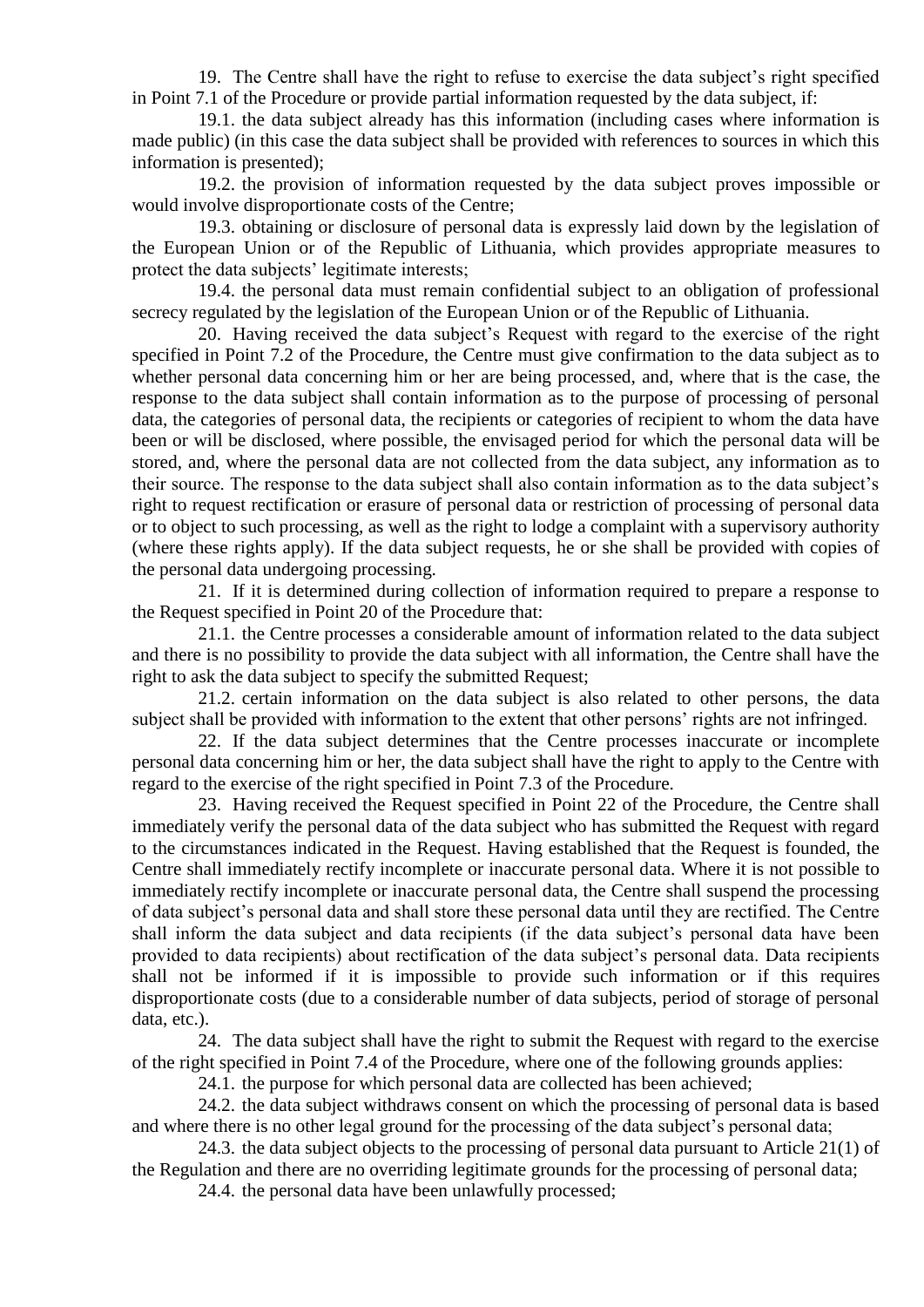24.5. the personal data have to be erased for compliance with a legal obligation specified in the legislation of the European Union or of the Republic of Lithuania.

25. The data subject's Request shall provide detailed arguments for reasons to erase his or her personal data by indicating in the Request at least one of the grounds specified in Point 24 of the Procedure.

26. The right specified in Point 7.4 of the Procedure shall not be exercised where the processing of personal data is based on:

26.1. compliance with the requirements established in the legislation of the European Union and of the Republic of Lithuania;

26.2. archiving purposes in the public interest;

26.3. establishment, exercise or defence of legal interests.

27. Having received the data subject's Request specified in Point 24 of the Procedure, the Centre shall immediately evaluate the content of the Request in order to determine whether the data subject's Request is founded. If the Centre determines that the data subject's Request is founded, the Centre shall erase the personal data concerning the data subject, and if there is no possibility to erase these data, suspend the processing of the data subject's personal data. The Centre shall inform the data subject and data recipients (if the data subject's personal data have been provided to data recipients) about erasure of the data subject's personal data. Data recipients shall not be informed if it is impossible to provide such information or if this requires disproportionate costs (due to a considerable number of data subjects, period of storage of personal data).

28. The data subject shall have the right to submit the Request with regard to the exercise of the right specified in Point 7.5 of the Procedure to the Centre, where one of the following grounds applies:

28.1. the accuracy of the personal data processed by the Centre is contested by the data subject. In this case the processing of the data subject's personal data may be restricted for the period enabling the Centre to verify the accuracy of the personal data;

28.2. it is established that the processing of the data subject's personal data is unlawful and the data subject opposes the erasure of the personal data and requests the restriction of their use instead;

28.3. the purpose of processing of the personal data has been achieved and the Centre no longer needs the subject's personal data collected for this purpose, but they are required by the data subject for the establishment, exercise or defence of legal claims;

28.4. the data subject submits the Request to the Centre, whereby he or she objects to the processing of his or her personal data by the Centre. In this case the processing of the data subject's personal data may be restricted for the period enabling the Centre to verify whether this data subject's Request is founded;

28.5. the data subject submits the Request to erase his or her personal data processed by the Centre and it is established that the Request is founded, yet immediate erasure of the data subject's personal data is not technically feasible. In this case processing of the data subject's personal data may be restricted until the data subject's personal data are erased.

29. Having received the data subject's Request specified in Point 28 of the Procedure, the Centre shall immediately evaluate the Request in order to determine whether it is founded. If it is established that the data subject's Request is founded, the Centre shall restrict the processing of the data subject's personal data. The Centre shall inform the data subject and data recipients (if the data subject's personal data have been provided to data recipients) about restriction of the processing of the data subject's personal data. Data recipients shall not be informed if it is impossible to provide such information or if this requires disproportionate costs (due to a considerable number of data subjects, period of storage of personal data). Where a decision is made to lift the restriction of processing of the data subject's personal data, the Centre shall inform the data subject in writing before the restriction of processing is lifted.

30. The data subject shall have the right to submit the Request with regard to the exercise of the right specified in Point 7.5 of the Procedure, where all of the following conditions apply:

30.1. the processing of the data subject's personal data is based on: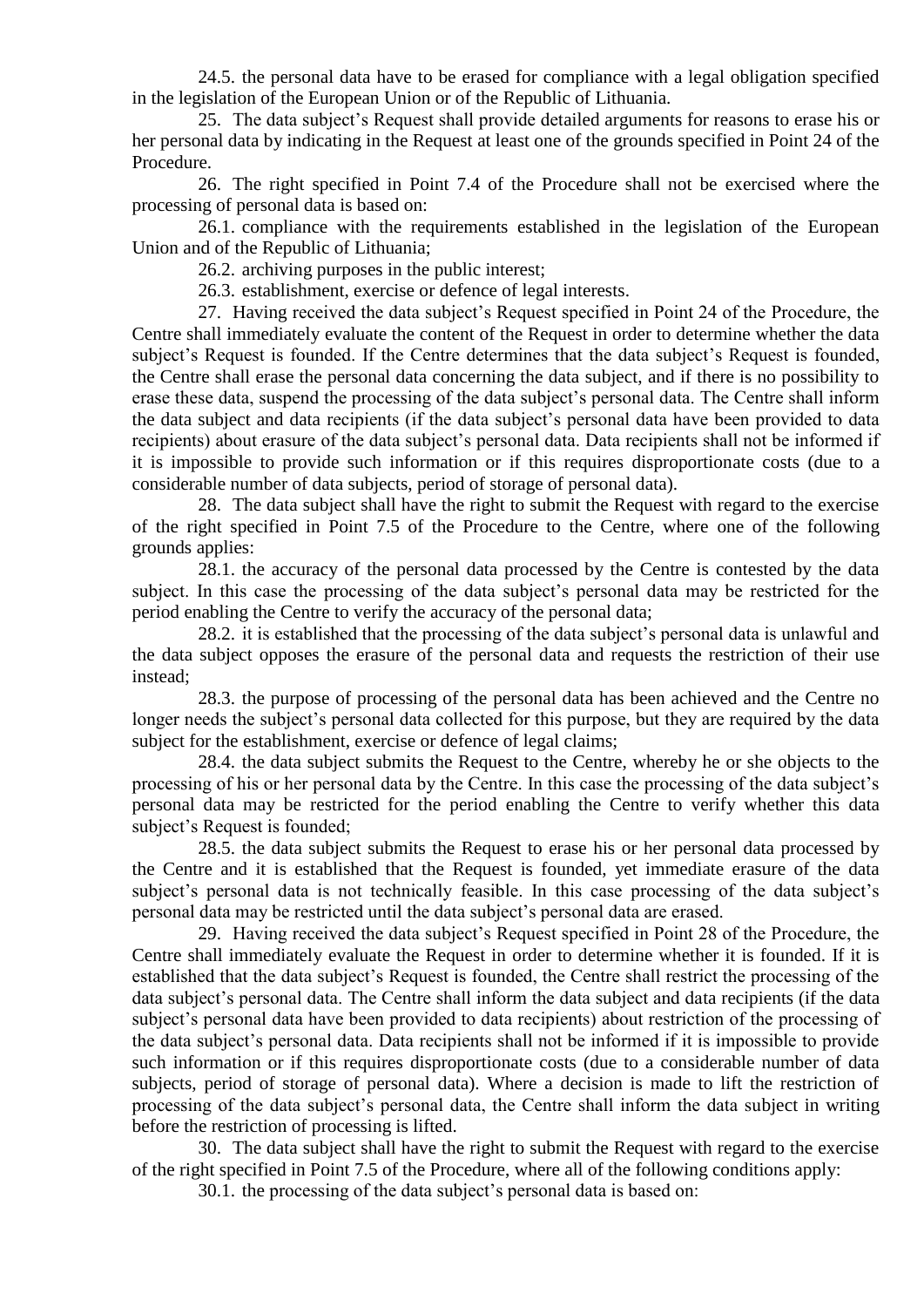30.1.1. the data subject's consent or

30.1.2. a contract concluded between the Centre and the data subject;

30.2. the processing of personal data is carried out by automated means;

30.3. the data subject has provided his or her personal data, planned to be transmitted to another controller, to the Centre personally or through a representative;

30.4. the data subject has provided personal data in a structured, commonly used and machine-readable format.

31. Having received the Request specified in Point 30 of the Procedure, the Centre shall immediately evaluate the Request in order to determine whether the data subject's Request is founded. If it is established that the Request is founded, the information requested by the data subject may be provided to the data subject or another controller, if the data subject requests so and where it is technically feasible to transmit personal data directly to another controller.

32. If the data subject's Request is satisfied in the case where the data subject's personal data are transferred to another controller, the Centre shall not assess whether a controller to whom the data subject's personal data will be transferred has a legal basis for obtaining the data subject's personal data and whether this controller will ensure adequate personal data protection measures. The Centre shall not assume liability for the further processing of transferred personal data by another controller.

33. If the Centre processes the data subject's personal data for the purposes of legitimate interests of the Centre, the data subject shall have the right to apply to the Centre with regard to the exercise of the right specified in Point 7.7 of the Procedure. The data subject shall substantiate his or her request by indicating the specific reasons for objection related to the data subject.

34. Having received the Request specified in Point 33 of the Procedure, the Centre shall immediately evaluate the Request in order to determine whether the data subject's Request is founded. If it is established that the data subject's Request is founded, the Centre shall inform the data subject that his or her Request will be executed. If it is established that the data subject's Request is unfounded, the Centre shall provide a reasoned response stating that the data subject's personal data are processed on founded and legitimate grounds that override the data subject's interests.

35. The data subject shall have the right to appeal against the Centre's acts (omission) to the State Data Protection Inspectorate in accordance with the procedure established in Article 77 of the Regulation, Section 3 of the Law on Legal Protection of Personal Data and by the State Data Protection Inspectorate.

36. When exercising data subjects' rights, the Centre must ensure that other persons' rights are not infringed.

37. Data subjects' requests that are not related to the exercise of the data subjects' rights shall be handled in accordance with the procedure and terms established in the Law on Public Administration and the Rules for the Examination of Requests and Complaints and for the Service of Individuals in Public Administration Entities, approved by the Government of the Republic of Lithuania.

#### **CHAPTER IV**

# **PROVISION OF DATA SUBJECTS' PERSONAL DATA TO THIRD PERSONS**

38. Data subjects' personal data shall be provided to third persons only in cases and in accordance with the procedure established in laws and other legal acts of the Republic of Lithuania.

# **CHAPTER V**

# **FINAL PROVISIONS**

39. Data subjects' rights shall be exercised in the Centre free of charge.

40. Information on personal data processing to data subjects shall be provided on the Centre's website at www.skvc.lt, under "Personal Data Protection" in section "Legislation".